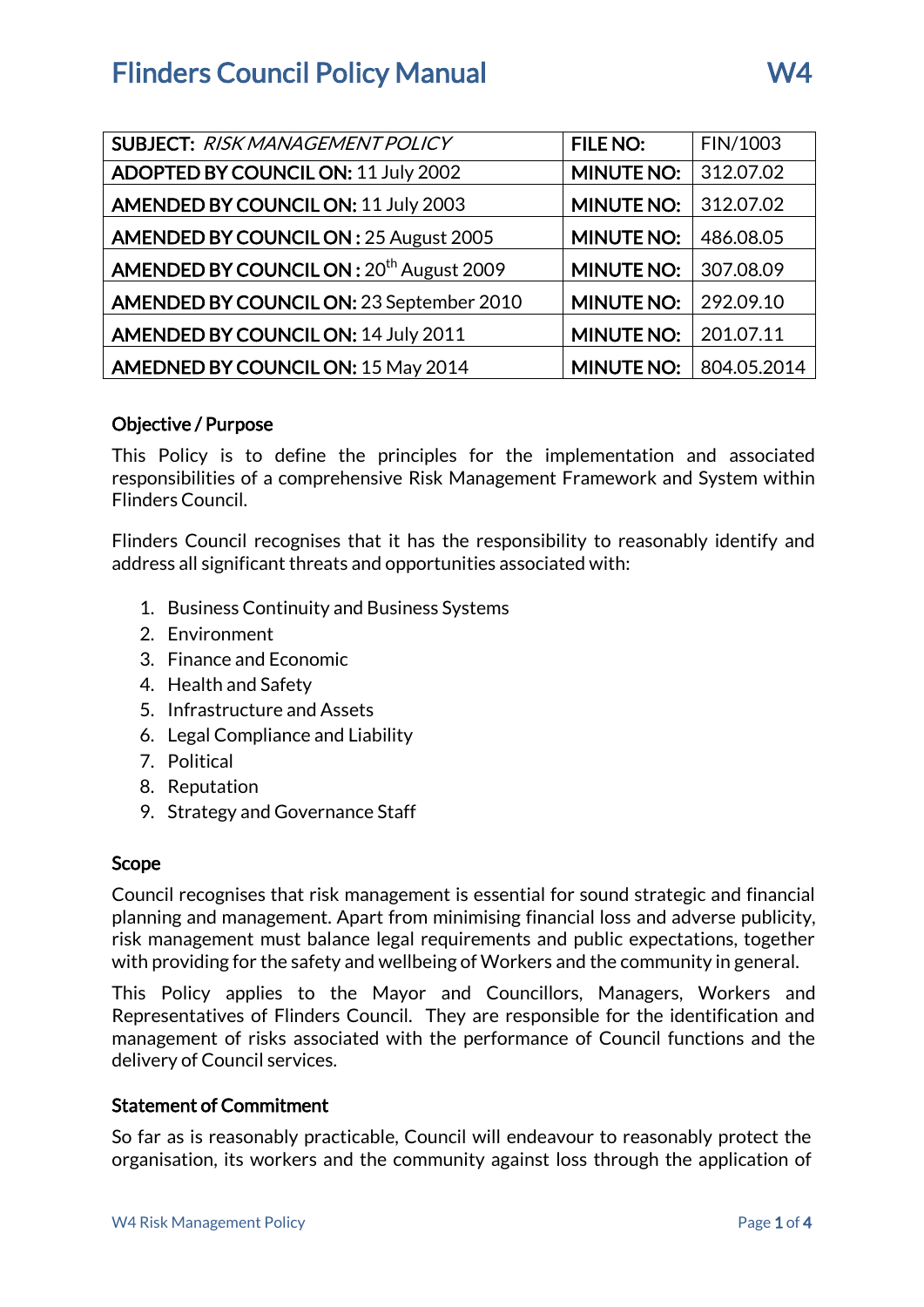sound management principles and practices to minimise exposure to risks and adverse impacts on corporate objectives.

This Policy in conjunction with the Risk Management Framework defines the responsibilities of those involved in the process of managing risk. Flinders Council's commitment to risk management is agreed by the Mayor and Councillors, Managers, Workers and Committees engaged in Council business.

Flinders Council is committed to managing its risks by identifying, analysing, evaluating, treating, monitoring and communicating risks that impact on Council's ability to achieve its vision and strategic objectives.

The objectives for Risk Management at Flinders Council are:

- Identify and analyse Council's liability associated with risk:
- Encourage the identification and reporting of potential risks;
- Minimise any potential liabilities;
- Protect the community against losses that are controllable by Council;
- Reduce the cost of insurance premiums;
- Provide a basis for higher standards of accountability;
- Allow for more effective allocation and use of resources:
- Set performance standards and regular review and improve practices and procedures;
- To promote and raise the awareness of risk management practices throughout the organisation;
- Protect Councils' corporate image as a professional, responsible and ethical organisation.
- Integrate sound risk management practices and procedures into Council's strategic and operational planning processes;
- The Risk Management approach is effectively supported by consultation and communication at all levels;
- Remedial actions identified as a result of incident investigations are documented, implemented and communicated effectively to prevent recurrence;
- Appropriate risk treatment strategies will be included in organisational procedures and processes needed to assist Council in achieving its' business outcomes. These strategies will be in accordance with relevant standards, codes of practice and appropriate legislative guidelines;
- All Workers with specific risk management responsibilities are aware of and effectively exercise those responsibilities. Responsibilities are documented in Position Descriptions;
- The Mayor and Councillors, Workers, Committees, Lease Holders and the public cooperate to create a safe environment and preserve assets for the future;
- Information, training and supervision on risk management are provided to all Workers, Councillors, Lease Holders and Committees; and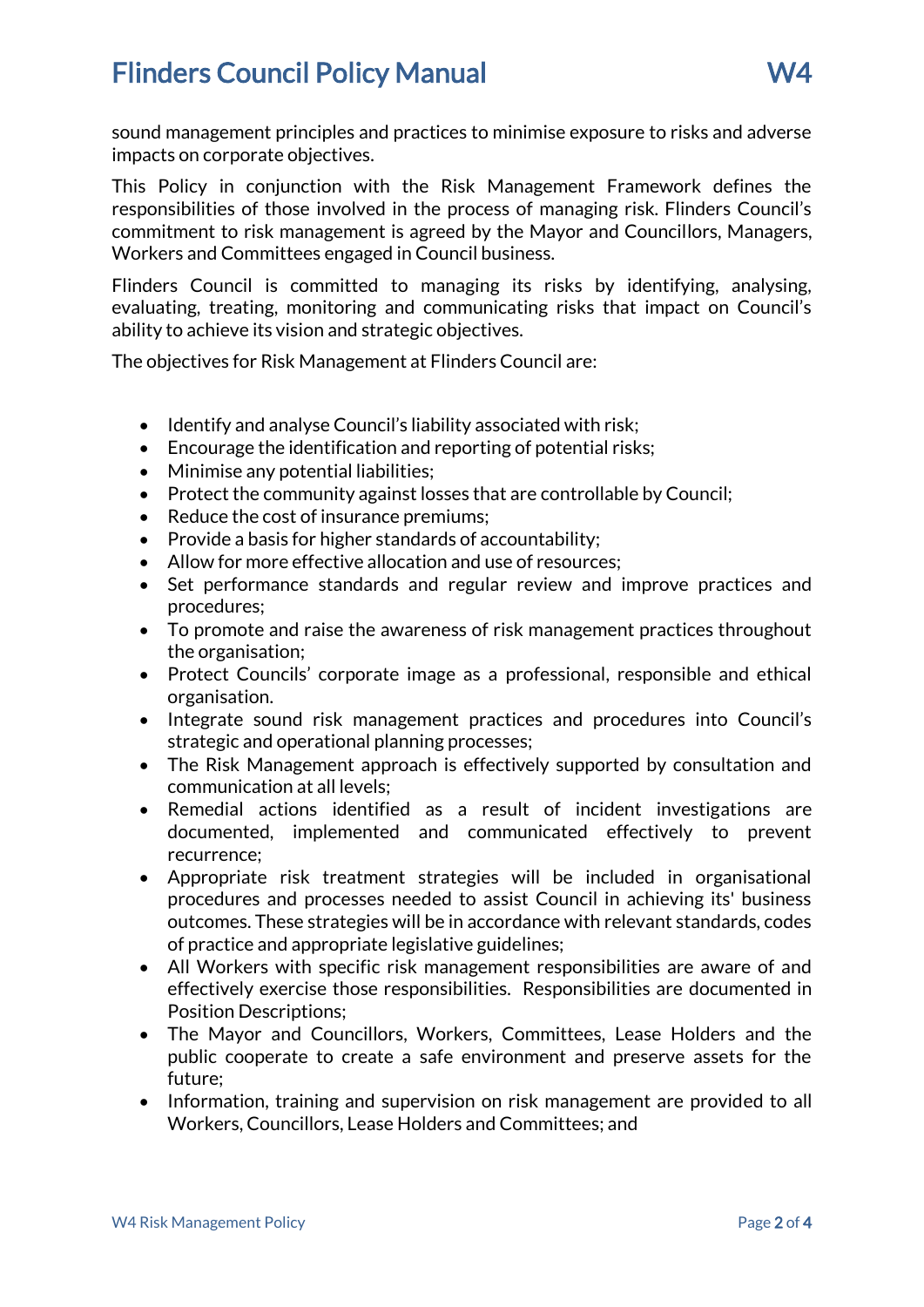# **Flinders Council Policy Manual Community Council Policy Manual Community Council Reports AV4**

 The Risk Management Framework and associated processes and tools are documented, recorded and reviewed on a regular basis to ensure on going suitability to the organisation's needs.

## **Stakeholders**

Stakeholders may include but are not limited to:

All Workers, Councillors, Committees, General Community, Visitors, Lease Holders, Interested Parties.

#### Communication

Updates and improvements to policies, procedures and associated risk tools must be communicated to relevant audiences to ensure they understand the current risk methods.

#### Legislation and Related Documents

- AS/NZS ISO 31000 Risk Management
- Work Health and Safety Act 2012
- Work Health and Safety (Transitional and Consequential Provisions) Act 2012
- Work Health and Safety Regulations 2012
- Work Health and Safety (Transitional) Regulations 2012
- Flinders Council Risk Management Framework
- Flinders Council Risk Register
- Flinders Council OH&S Policy
- Quarterly Reporting Template

#### **Definitions**

A person is a Worker if the person carries out work in any capacity for a person conducting a business or undertaking, including work as –

- (a) an employee; or
- (b) a contractor or subcontractor; or
- (c) an employee of a contractor or subcontractor; or
- (d) an employee of a labour hire company who has been assigned to work in the person's business or undertaking; or
- (e) an outworker; or
- (f) an apprentice or trainee; or
- (g) a student gaining work experience; or
- (h) a volunteer; or
- (i) a person of a prescribed class.

(Work Health & Safety Act 2012)

#### **Responsibilities**

The Risk Management Policy is the responsibility of the General Manager, with assistance from the Safety and Risk Management Officer.